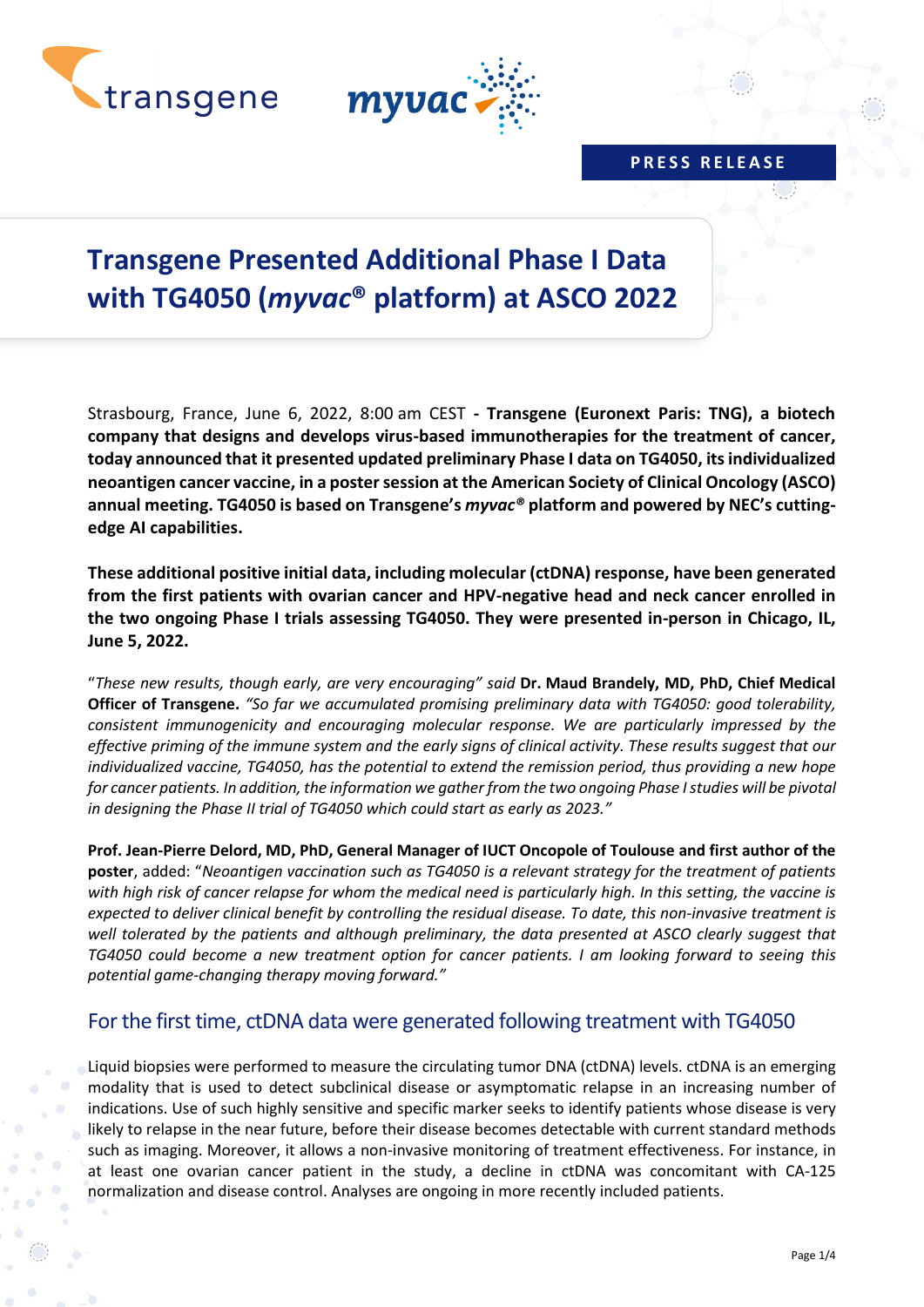# Clinical follow-up data continue to demonstrate the potential of TG4050 in ovarian and head and neck cancer patients

**In the head and neck cancer trial,** patients were randomized to immediately receive vaccination with TG4050 (early treatment arm, arm A) or at relapse (delayed vaccination arm, arm B). **All evaluable patients randomized to arm A (n=8) are still in complete response** as of mid-May 2022. In arm B (n=8), two patients have experienced relapse.

**In the ovarian cancer trial (n=5), a fifth patient initiated her treatment with TG4050 recently.** One patient treated after an elevation of CA-125 experienced a normalization of CA-125 without clinical progression for 9 months until death from an unrelated chronic illness. Another patient was treated upon onset of radiological evidence of relapse and remained stable for 11.4 months.

**To date, the vaccine has been well tolerated and no related Serious Adverse Events have been reported across the two studies.**

**In both clinical studies, enrollment and patient dosing are progressing in line with our expectations.** Overall, Transgene plans to treat 13 patients in the ovarian cancer trial and 30 patients in the head and neck cancer trial.

# Immune cell response data demonstrated an effective priming of the immune system which is associated with disease regression

Transgene presented a comprehensive set of immunological data at ASCO. Circulating immune cells quantification (in particular monocytes, DC, NK cells, subcells of CD8, CD4, Treg) and expression of immune checkpoints (ICOS and PD1) suggest that the vaccine is able to effectively induce innate and adaptive immune responses in patients.

**In an ovarian cancer patient, clinical resolution and biological responses (CA-125 and ctDNA responses) were concomitant to an immune response against multiple epitopes and to the onset of markers of an effective immune response** (switch in circulating CD4 and CD8 cells toward an effector phenotype, increase in CD16neg NK cells; peak in circulating cytokines).

All evaluable patients developed a robust T-cell response against multiple targeted neoantigens (median of 10 positive responses per patient). T-cell responses were observed for class I and class II epitopes, they consisted of *de novo* responses and amplifications of preexisting responses.

The poster can be downloaded from the [ASCO](https://conferences.asco.org/am/abstracts-posters) and [Transgene](https://www.transgene.fr/en/publications-en/) websites.

### **Poster title:** *Phase 1 studies of personalized neoantigen vaccine TG4050 in ovarian carcinoma (OC) and head and neck carcinoma (HNSCC)*

- Abstract number: 2637
- Session title: Developmental Therapeutics—Immunotherapy
	- Authors: J.P. Delord, M. Block, C. Ottensmeier, G. Colon-Otero, C. Le Tourneau, A. Lalanne, O. Lantz, KL. Knutson, G. Lacoste, A. Tavernaro, M. Brandely, N. Silvestre, B. Grellier, Y. Yamashita, O. Kousuke, N. Yamagata, Y. Tanaka, B. Malone, E. Quemeneur, K. Bendjama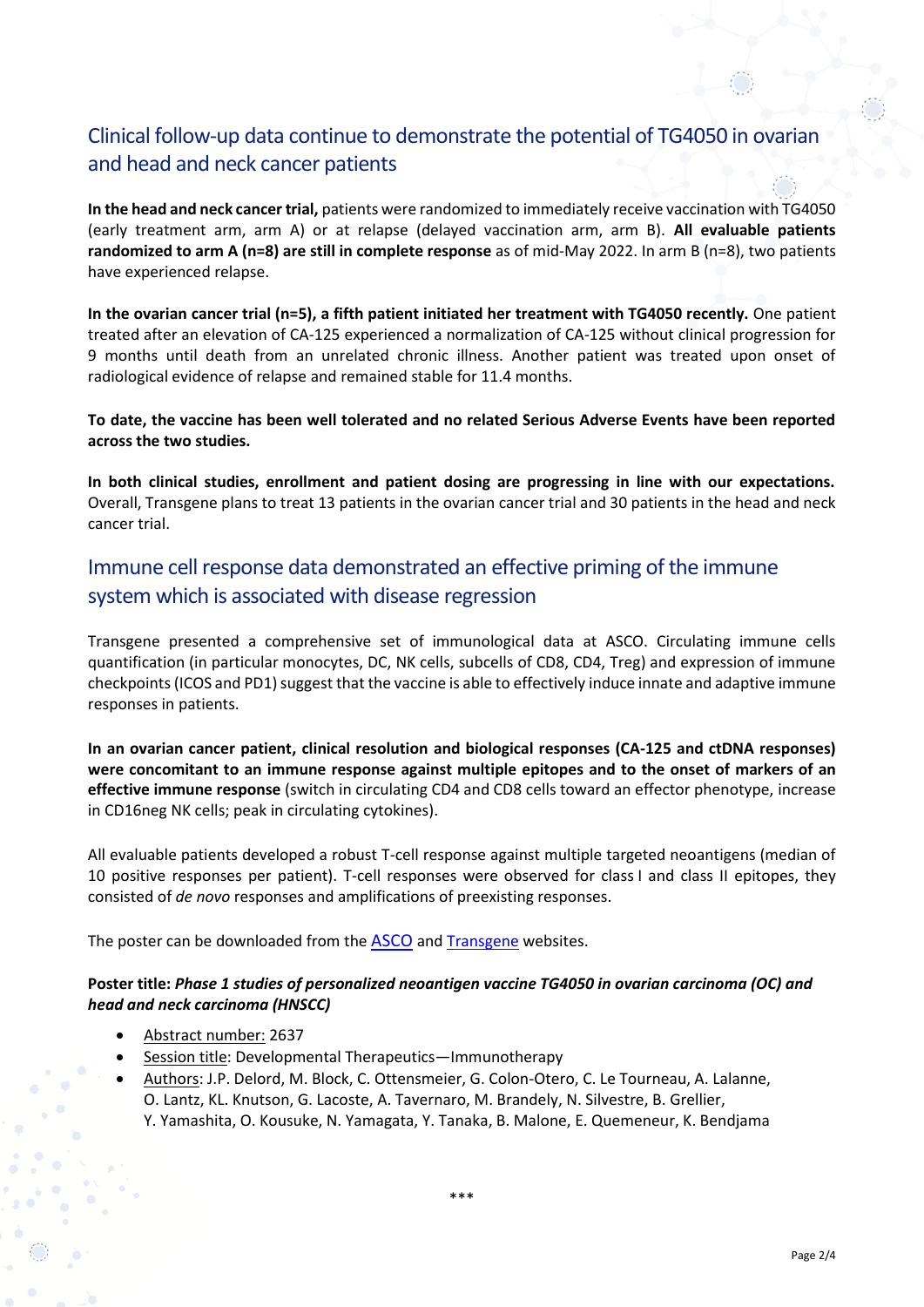#### *Contacts*

**Transgene: Lucie Larguier** Director Corporate Communications & IR +33 (0)3 88 27 91 04 [investorrelations@transgene.fr](mailto:investorrelations@transgene.fr)

**Media Transgene: MEDiSTRAVA Consulting David Dible/Sylvie Berrebi** +44 (0)203 928 6900 [transgene@medistrava.com](mailto:transgene@medistrava.com)

#### **About the clinical trials**

TG4050 is being evaluated in two Phase I clinical trials for patients with ovarian cancer [\(NCT03839524\)](https://www.clinicaltrials.gov/ct2/show/NCT03839524?term=NCT03839524) and HPV-negative head and neck cancers [\(NCT04183166\)](https://clinicaltrials.gov/ct2/show/NCT04183166).

**In a first Phase I trial, TG4050 is being administered to patients with HPV-negative head and neck cancer**. A personalized treatment is created for each patient after they complete surgery and while they receive an adjuvant therapy. Half of the participants receive their vaccine immediately after they complete their adjuvant treatment. The other half is given TG4050 as an additional treatment at the time of recurrence of the disease as an additional treatment to SoC. This randomized study is evaluating the treatment benefits of TG4050 in patients who have a high risk of relapse. Up to 30 patients will receive TG4050 in France, in the UK and in the USA. The principal investigator of the trial is Prof. Christian Ottensmeier, MD, PhD, Consultant Medical Oncologist at the Clatterbridge Cancer Centre and Professor of Immuno-Oncology at the University of Liverpool. In France, the clinical trial is being conducted at Institut Curie, Paris by Prof. Christophe Le Tourneau, MD, PhD, Head of the Department of Drug Development and Innovation (D3i), and at the IUCT-Oncopole, Toulouse by Prof. Jean-Pierre Delord, MD, PhD. In the USA, the trial is being led by Yujie Zhao, MD, PhD, at the Mayo Clinic. Endpoints of the trial include safety, feasibility and biological activity of the therapeutic vaccine.

**In parallel, a Phase I clinical trial of TG4050 is enrolling patients with ovarian cancer.** This second trial is including patients at the time of asymptomatic relapse after surgery and first-line chemotherapy. Matthew Block, MD, PhD, Consultant Medical Oncology, Consultant Immunology and Associate Professor of Oncology at the Mayo Clinic (USA) is the principal investigator of the trial; in France, the trial is being conducted by Prof. Le Tourneau, MD, PhD, at Institut Curie and by Alexandra Martinez, MD, Associate Head of Surgical Department, at IUCT-Oncopole. Endpoints of the trial include safety, feasibility and biological activity of the therapeutic vaccine.

**The first preliminary clinical data generated from the first patients treated with TG4050 were very encouraging.** 

#### **About** *myvac®*

*myvac*® is a viral vector (MVA – *Modified Vaccinia Ankara*) based, individualized immunotherapy platform that has been developed by Transgene to target solid tumors. *myvac*®-derived products are designed to stimulate the patient's immune system, recognize and destroy tumors using the patient's own cancer specific genetic mutations. Transgene has set up an innovative network that combines bioengineering, digital transformation, established vectorization knowhow and unique manufacturing capabilities. Transgene has been awarded "Investment for the Future" funding from Bpifrance for the development of its platform *myvac*®. TG4050 is the first *myvac*®-derived product being evaluated in clinical trials.

Click **[here](https://player.vimeo.com/video/481154673)** to watch a short video on *myvac*®.

#### **About TG4050**

TG4050 is an individualized immunotherapy being developed for solid tumors that is based on Transgene's *myvac*® technology and powered by NEC's longstanding artificial intelligence (AI) expertise. This virus-based therapeutic vaccine encodes neoantigens (patient-specific mutations) identified and selected by NEC's Neoantigen Prediction System. The prediction system is based on more than two decades of expertise in AI and has been trained on proprietary data allowing it to accurately prioritize and select the most immunogenic sequences.

TG4050 is designed to stimulate the immune system of patients in order to induce a T-cell response that is able to recognize and destroy tumor cells based on their own neoantigens. This individualized immunotherapy is developed and produced for each patient.

#### **About Transgene**

Transgene (Euronext: TNG) is a biotechnology company focused on designing and developing targeted immunotherapies for the treatment of cancer. Transgene's programs utilize viral vector technology with the goal of indirectly or directly killing cancer cells.

The Company's clinical-stage programs consist of two therapeutic vaccines (TG4001 for the treatment of HPV-positive cancers, and TG4050, the first individualized therapeutic vaccine based on the *myvac*® platform) as well as two oncolytic viruses (TG6002 for the treatment of solid tumors, and BT-001, the first oncolytic virus based on the Invir.IO™ platform).